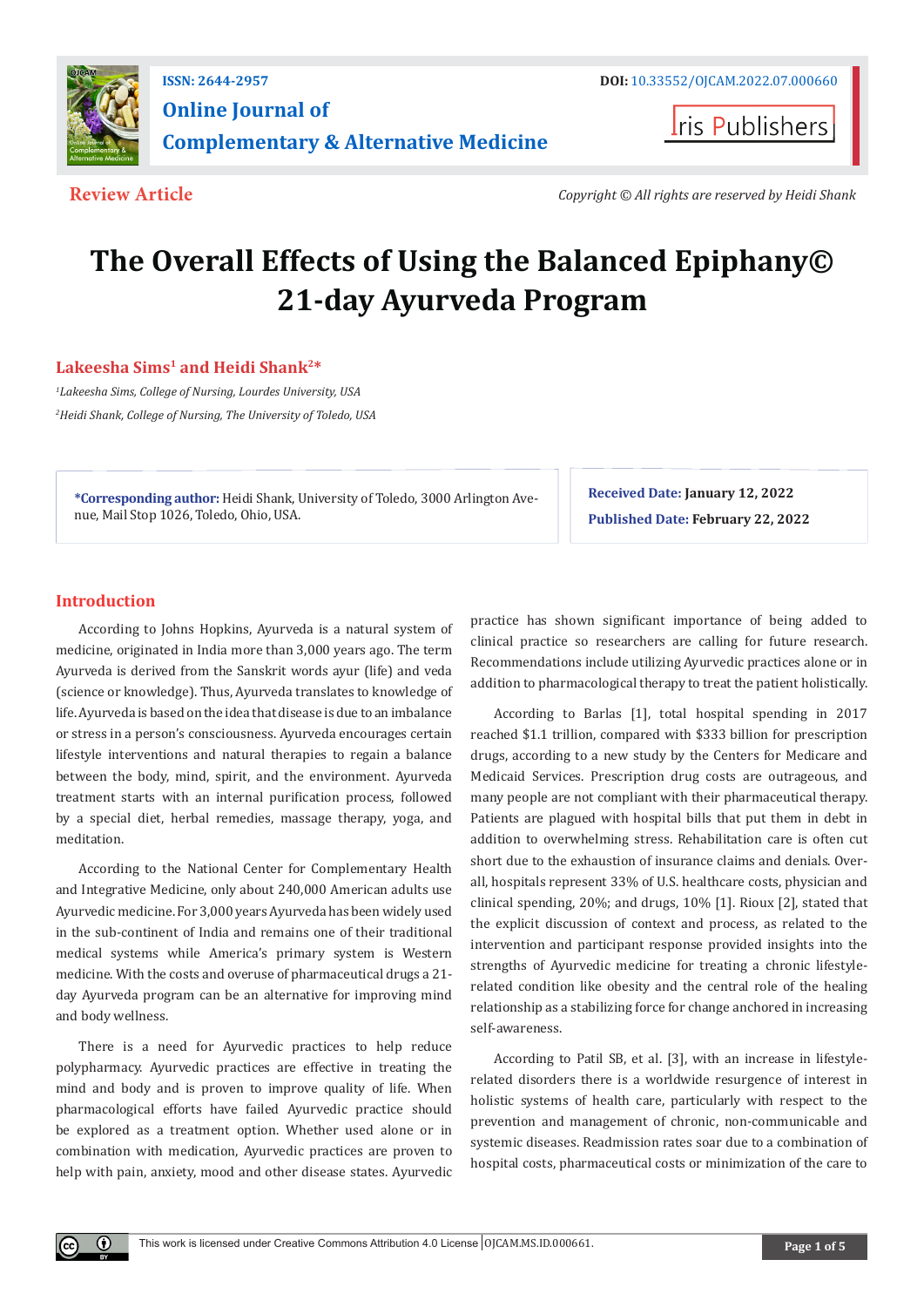accommodate budgets. With the costs of Ayurveda therapies being minimal when compared to current healthcare costs this alternative could be utilized to treat patients without current pharmaceutical therapy or with current therapy.

#### **Purpose & Specific Aims**

The primary purpose of the project was to determine whether a 21-day program focused on Ayurveda implemented in a holistic medicine clinic can improve the self-concept, physical function, and mental health of women ages 18-80 years of age. Specific aims were to create increased awareness of, promote adoption of, and implement holistic options to treat and benefit voluntary participants.

# **Theoretical Framework**

 The Iowa Model for Evidence-Based Practice Change served as a guideline for this project by using its problem-solving approach to aid clinical decision making [4]. The Iowa Model outlines a pragmatic multiphase change process with feedback loops [4]. The model phases are interprofessional team formation; evidence review, critique, and synthesis; change implementation through piloting; ongoing evaluation; and outcomes dissemination [5]. According to Brown [6], the Iowa Model can help nurses and other healthcare providers translate research findings into clinical practice while improving outcomes for patients. The Iowa Model provided grounded guidance for nurses and other providers/ clinicians to make evidence-based practice decisions about clinical and administrative practices that influence patient outcomes.

The Transtheoretical Model of Health Behavior Change provided theoretical underpinning to support the decision making of the participants and their willingness to change health behaviors. The model promotes intentional change motivated through interventions that push the individual though six phases of change. Health behavior change involves progress through six stages of change: precontemplation, contemplation, preparation, action, maintenance, and termination [7]. The goal is to reach the termination phase and have the desire to maintain the new healthy behavior.

The team formed for this health promotion initiative consisted of the Clinic Director and the Doctor of Nursing Practice student. Both team members had interest in Ayurveda and the motivation to create increased awareness of the holistic treatments. The clinic director was an Ayurveda nurse practitioner with an established clinic and active patients who served as a convenience sample for the project.

# **Literature Review**

Mills, et al. [8], discussed Ayurvedic practice centered on ayurvedic relationship imbalances and western measures of physical states in their qualitative exploratory study, they explored relationships among imbalances in the Vikruti which was reported

via questionnaire and Western measures of psychological states. Data identified an imbalance association with physical and mental issues. Results included more anxiety, more rumination, less mindfulness, and lower overall quality of life. Pitta imbalance was associated with poorer mood and less mindfulness, more anxiety and stress. Kapha imbalance was associated with more stress, more rumination and less reflection. The authors suggest that symptoms of mind-body imbalances in Ayurveda are associated but far different with western assessments of psychological states. They suggest that Ayurvedic dosha assessment should be considered to assess physical as well as emotional wellbeing in research and clinical settings Muraleedharan, et al. [9] outlined in their case study the benefits of utilizing Ayurvedic practice for treatment of endometriosis. One 44-year-old woman underwent an established Ayurvedic treatment for 21 days and a second treatment for two months. They corrected her digestive system imbalance (digestive fire) and performed cleansing therapies known as "shodhana karma." For two additional months she took an oral oil infused with anthem sowa. She reported a significant decrease in pain during her first, second and third menstrual after initiation of therapy identified by VASSCORE reporting. From menstrual three she continued to show a steady decline every month in her pain levels over a six-month period. There was also a significant reporting of improvement in the quality of life. The authors concluded that Ayurvedic management protocol is effective in managing chronic pain associated with endometriosis, especially when pharmacological methods have failed. According to Rioux (2018), explicit discussion of context and process, as related to the intervention and participant response, provided insights into the strengths of Ayurvedic medicine for treating a chronic lifestylerelated condition like obesity and the central role of the healing relationship as a stabilizing force for change anchored in increasing self-awareness.

Patil SB, et al. [3], reported that with an increase in lifestylerelated disorders there is a worldwide resurgence of interest in holistic systems of health care, particularly with respect to the prevention and management of chronic, non-communicable and systemic diseases. Ayurvedic therapies can give relief from stress and rejuvenating the body [3]. Some of the exercises Ayurveda promotes include mediation, tai chi, walking, swimming, and yoga which could be used by mental health, physical and occupational therapists [3] Activities as healthy community members are more productive and contribute to community and societal stabilization. In a single group pilot study focused on coronary heart disease done in the United States, the research team observed significant improvements in arterial pulse wave velocity, BMI, total cholesterol, LDL cholesterol, and triglycerides in the 22 patients enrolled in an Ayurvedic study [10]. Participation in Ayurvedic wellness courses that incorporate a mind–body–spirit approach to health improves multiple domains of psychosocial well-being, which persists even after course participation [11].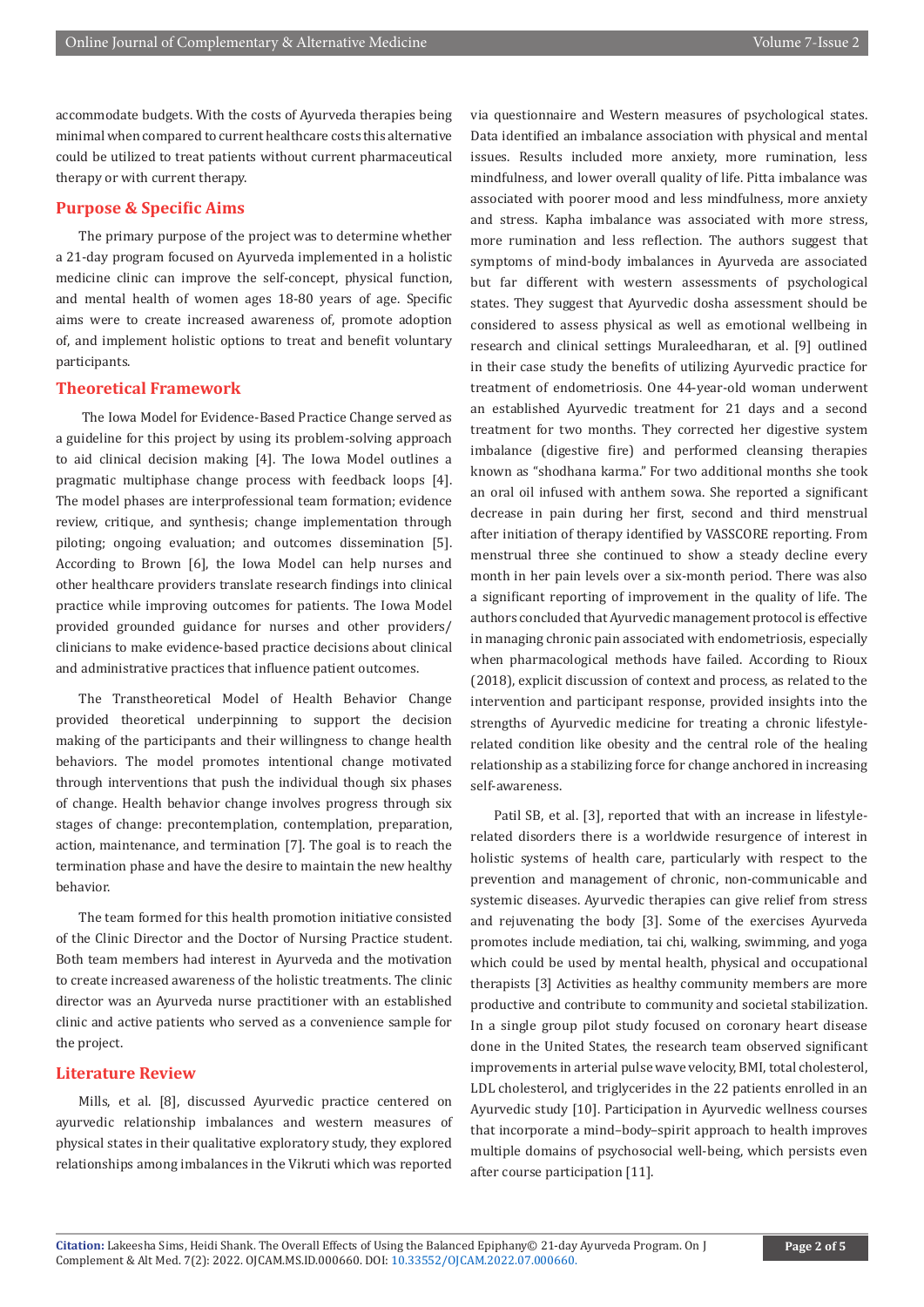#### **Method**

In this quasi-experimental pre and post participation survey health promotion project the participants targeted were a convenience sample of women 18-80 years of age recruited through a Toledo, Ohio based private Ayurveda clinic. The scope of the of the relationship with the clinic director was defined and both roles were established in this initiative. There were several meetings with the clinic director that focused on education, benefits, and appropriateness of Ayurveda. The Ayurveda health promotion program was marketed to established patients of the clinic by flyer and through conversation during appointments. The flyer and conversations highlighted what Ayurveda is and the three aims of the program and briefly identify some of the interventions that will be involved in achieving the desired goals. Participants were sent a flyer regarding the Balanced Epiphany © 21-day Ayurveda plan and voluntarily joined the program. Each participant was assessed to identify their dosha by the clinic's nurse practitioner who administered a Prakriti and Vikriti quiz when they became established patients of the clinic. The identification of the participants dosha was pertinent to determine which program they were assigned.

# **Design**

Quasi-experimental design health promotion program was used to pilot and monitor the effects of Balanced Epiphany's© 21 day Ayurveda Program and help voluntary participants improve health outcomes. This quasi-experimental design allowed for the collection of both quantitative and qualitative data.

# **Sample and setting**

The volunteer sample included women ages 25-64 years old (n = 10) who were familiar with Ayurveda Practices. The project was conducted in an online setting with optional communication via telephone, text message and email. The Doctor of Nursing Practice student sent individual text messages weekly to each participant with all survey links. No in-person activity occurred due to concerns with the active Covid-19 pandemic.

# **Instrumentation & Process**

The Medical Outcomes Scales SF 36 was used to assess eight health concepts: limitations in physical activities because of health problems; limitations in social activities because of physical or emotional problems; (limitations in usual role activities because of physical health problems); bodily pain; general mental health (psychological distress and well-being); limitations in usual role activities because of emotional problems; vitality (energy and fatigue); and general health perceptions. The Medical Outcomes Scale SF 36 was given two days prior to the start of the program. Each week the participants responded to a two-question survey to assess progression and motivation to continue the program. The Medical Outcomes Scale SF 36 was then administered again

to assess for improvement in self-concept, physical function, and mental health.

Project consistency and adherence to project guidelines was measured weekly via informal random audits until the project and the Balanced Epiphany© 21-day program was completed. Consistency with weekly check-ins for participation survey was evaluated by confirming receipt of the survey.

No costs were associated with the Medical Outcomes Scales SF 36 and the Balanced Epiphany© 21-Day Ayurveda program. Participation was free for volunteers in this project. The health promotion program had no more than minimal risk. An expedited review completed by a private university Institutional Review Board granted permission to conduct the project. Permissions were received from the clinic director to use copyrighted 21-day Ayurveda Program information from Balanced Epiphany©.

#### **Results**

A statistician assisted in the evaluation and processing of the results. Evaluation was done utilizing the Medical Outcomes Scale SF-36 pre- and post-implementation results of the project the ages of the participants ( $n = 10$ ) that participated in the study ranged from 25-64 years of age. Areas assessed were age, ethnicity, work status, and participant dosha. Seventy-two percent of participants identified as Black or African American and 27% White. Seventythree identified as single and 27% married. Eighty-one percent reported working full-time, 0.09% as part-time and 0.09% as selfemployed/freelance. Forty-five percent identified their dosha as kapha, 36% pitta, and 18% vata. 100% of participants started and fully completed the full 21 days.

The pre and post intervention comparative evaluation process focused on limitations of physical activity, social activity, bodily pain, physiological distress and well-being, vitality and general health perceptions before and after 21 days of the Ayurveda health promotion project. To analyze the pre- and post- surveys a paired 2-sample t test was used. Although there was not a statistically significant improvement (p value  $=$  < 0.05) between all categories physical function did reject the null hypothesis and was statistically significant. According to the mean of each category the participants scores increased from pre-survey to post-survey.

To assess barriers and motivation of participants a weekly survey was given to all participants ( $n = 10$ ). Week one survey identified barriers to adhere to the plan due to work by participant and ability to adhere to food restrictions recommended by their dosha. All reported that they were motivated to continue with the program. Week two survey identified a social activity as a barrier to adhere to the program during week two and all reported being motivated to continue the plan. Week three survey identified time as a barrier by respondent and all reported being motivated to continue the plan.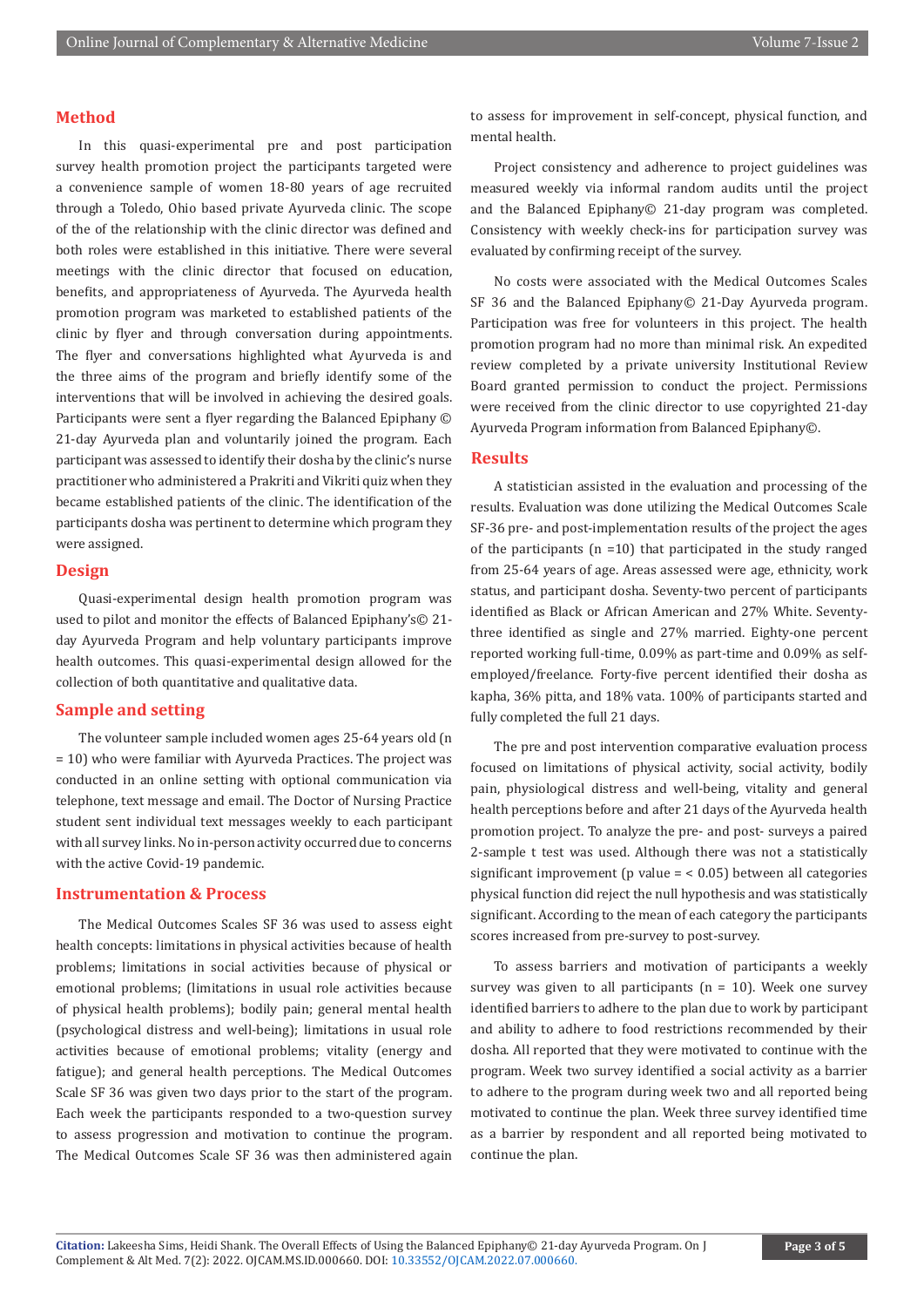Physical Functioning - Participants reported an increase in function according to the mean. Null hypothesis was rejected since the p-value is less than alpha. Role Functioning/Physical - Participants reported an increase in Role Functioning/Physical according to the mean. Null hypothesis cannot be rejected in this category. P-Value is greater than alpha. Role Functioning/Emotional-Participants reported an increase in Role Functioning/Emotional according to the mean. Null hypothesis cannot be rejected in this category. P-Value is greater than alpha. Energy/Fatigue - Participants reported an increase in Energy/Fatigue according to the mean. Null hypothesis cannot be rejected in this category. P-Value is greater than alpha. Emotional Well-being -Participants reported an increase in Emotional/Well-being according to the mean. Null hypothesis cannot be rejected in this category. P-Value is greater than alpha. Social Functioning - Participants reported an increase in Social Functioning according to the mean. Null hypothesis cannot be rejected in this category. P-Value is greater than alpha. Pain- Participants reported an increase in Pain according to the mean. Null hypothesis cannot be rejected in this category. P-Value is greater than alpha. General Health - Participants reported an increase in General Health according to the mean. Null hypothesis cannot be rejected in this category. P-Value is greater than alpha.

#### **Conclusion**

Limitations included a small sample size and the Covid-19 pandemic. The convenience sample utilized for this project was affiliated with Balanced Epiphany©. Expanding beyond the clinic could have increased statistical significance for the categories assessed on the pre and post-test. Beyond the 21-days required for the program follow-ups are needed to ensure maintenance which was not part of this initial study. Strengths of the program included strong support from the university and easy to read plans with educational information about Ayurveda and a brief overview of each dosha. The barriers of the project were minimal, and supportive facilitators were essential to ensure completion of the program. An effective program evaluation and follow up plan will ensure that the health promotion program will be sustainable and utilized in many areas of healthcare.

Theory supported the project led by nurse scientists who appropriately applied the Iowa Model for Evidence-Based Practice Change to organize the team to plan and formulate change. The Transtheoretical Model of Health Behavior Change was used by the leaders to predict, plan, and support necessary participant behavioral and lifestyle changes.

Beyond the pilot, there will be a need for Ayurveda providers to establish relationships with service providers in all fields. Key points to highlight for marketing purposes would be the objectives, partners budget, locations interventions, potential obstacles and challenges, outreach strategies, findings, and evaluation strategies from the pilot. It is also important to identify the motivation a patient

has to change their health-related behaviors. This identification can assist in fostering a practitioner client relationship to collaborate and coordinate treatments as a team. Based on the positive correlations of the pilot, the authors believe Ayurveda treatment plans can assist in primary, secondary and tertiary prevention. Implementing the Balanced Epiphany© 21-day Ayurveda Program into practice promotes self-autonomy in making the decision to improve health related behaviors that can negatively impact health. When patients are included in making decisions regarding their treatment plans patient satisfaction and feeling of well-being can show significant improvement. The Balanced Epiphany© 21-day Ayurveda program has the capability of being offered in many different practice settings besides stand-alone Ayurveda Clinics which will be the focused work of this author to create sustainable health outcomes for future generations. Using this program will increase awareness of holistic options in treating patients instead of focusing on only Western medicine and help in the reduction of polypharmacy.

The introduction of an Ayurveda health promotion program to healthcare can be beneficial in many ways to patients, medical providers and therapists. An Ayurveda health promotion program can stand alone or be used in addition to pharmaceuticals and other therapies. With the increasing costs of healthcare and pharmaceuticals additional interventions with minimal costs are needed as an alternative. Project results identified several improvements. Balanced Epiphany© 21- Day Ayurveda program is effective in improving quality of life specifically, self-concept, physical function, and mental health [12-16].

#### **Acknowledgment**

The authors appreciate the statistical assistance provided by Beryl Stemens, MS for this project. This work posthumously honors the holistic nursing spirit and Ayurvedic work of the late Dr. Temeaka Gray-El.

# **Conflict of Interest**

The authors have no conflict of interest to disclose.

#### **References**

- 1. [Barlas S \(2019\) Are Hospital Prices a Bigger Problem than Drug Prices?](https://pubmed.ncbi.nlm.nih.gov/31080334/) [Congress Doesn't Know, Doesn't Care PT 44\(5\): 259-299.](https://pubmed.ncbi.nlm.nih.gov/31080334/)
- 2. Rioux J (2018) Identity, Balance and Wellness in Ayurvedic Medicine: Scientific Concepts and Whole-Systems Research Relevant for Transpersonal Psychology. Journal of Transpersonal Psychology 51(2): 265-282.
- 3. Patil SB, Patil MS, Chittam KP, Wagh RD (2014) A Review on Ayurveda and Siddha: Indian Systems of Medicine. Pharma Science Monitor 5(2): 40.
- 4. Dang D, Melnyk B, Fineout Overholt E, Ciliska D, DiCenso A. (2015) Creating and Sustaining a Culture and Environment for Evidence-Based Practice. In Evidence-Based Practice in Nursing & Healthcare: A Guide to Best Practice (3rd edn). Philadelphia, PA: Wolters Kluwer pp. 286.
- 5. [Wyant T \(2020\) Adopt an Evidence-Based Practice Model to Facilitate](https://voice.ons.org/news-and-views/adopt-an-evidence-based-practice-model-to-facilitate-practice-change) [Practice Change.](https://voice.ons.org/news-and-views/adopt-an-evidence-based-practice-model-to-facilitate-practice-change)